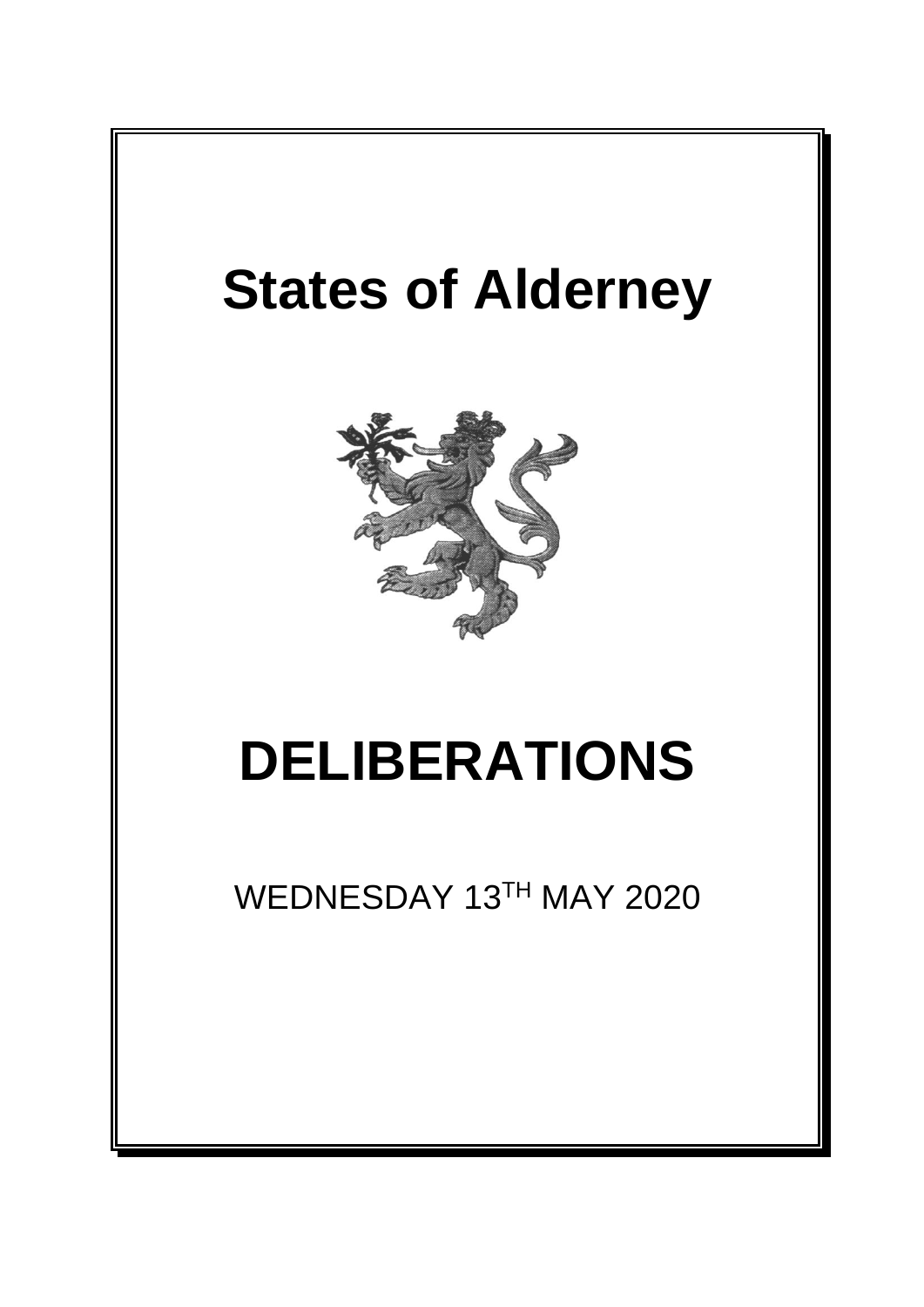# **STATES OF ALDERNEY**

# **DELIBERATIONS FOR THE REMOTE HEARING OF THE STATES MEETING**

### **ON WEDNESDAY 13 TH MAY 2020 AT 14:30**

Present: Mr William Tate, President Ms Annie Burgess Mr Mike Dean Mr James Dent Mr David Earl Mr Kevin Gentle Mr Christian Harris Mr Louis Jean Mr Graham McKinley, OBE Mr Steve Roberts Mr Alex Snowdon

His Excellency Vice Admiral Sir Ian Corder, KBE CB, The Lieutenant-Governor of the Bailiwick of Guernsey, was also present for this remote hearing.

The President welcomed His Excellency Vice Admiral Sir Ian Corder, KBE CB, The Lieutenant-Governor of the Bailiwick of Guernsey to the meeting.

#### **Item I**  The Emergency Powers (Coronavirus) (General Provision) (Bailiwick of Guernsey) **Regulations, 2020**

**The States of Alderney resolved not to annul "The Emergency Powers (Coronavirus) (General Provision) (Bailiwick of Guernsey) Regulations, 2020".**

Proposer: Mr Dent Seconder: Mr Snowdon

**Approved unanimously**

#### **Item Il The Emergency Powers (Coronavirus) (General Provision) (Bailiwick of Guernsey) (Amendment) Regulations, 2020**

**The States of Alderney resolved not to annul "The Emergency Powers (Coronavirus) (General Provision) (Bailiwick of Guernsey) (Amendment) Regulations, 2020".**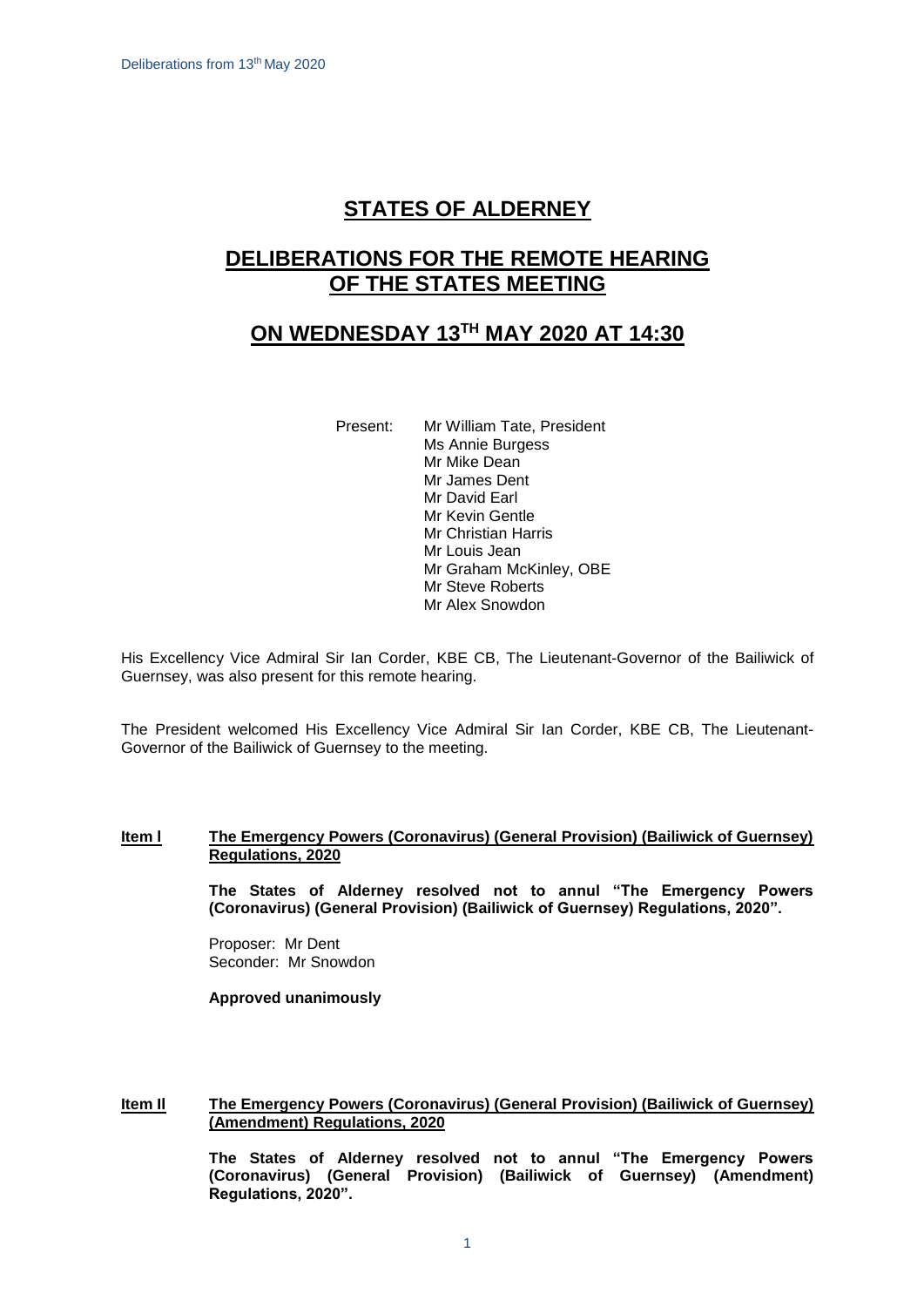Proposer: Mr Dent Seconder: Mr Snowdon

#### **Approved unanimously**

#### **Item III Regulations to be laid before the States of Alderney**

The following regulations were laid before the States of Alderney.

- The Emergency Powers (Coronavirus) (Bailiwick of Guernsey) Regulations, 2020
- The Emergency Powers (Coronavirus) (Schools) (Bailiwick of Guernsey) Regulations, 2020
- The Emergency Powers (Coronavirus) (Control of Premises) (Bailiwick of Guernsey) Regulations, 2020
- Emergency Powers (Coronavirus) (Control of Events, Gatherings and Meetings) (Bailiwick of Guernsey)
- Emergency Powers (Coronavirus) (States Procedures) (Alderney) Regulations, 2020
- Emergency Powers (Coronavirus) (Chief Pleas Procedures) (Sark) Regulations, 2020
- Emergency Powers (Coronavirus) (Population Management and Miscellaneous Provision) (Bailiwick of Guernsey) Regulations, 2020
- The Emergency Powers (Coronavirus) (Mental Health) (Bailiwick of Guernsey) Regulations, 2020
- The Emergency Powers (Coronavirus) (Parochial Matters and Miscellaneous Provisions) (Guernsey) Regulations, 2020
- The Emergency Powers (Coronavirus) (Registration of Deaths etc. and Cremation Procedures) (Bailiwick of Guernsey) Regulations, 2020.
- The Emergency Powers (Coronavirus) (Temporary Registration of Health Professionals) (Bailiwick of Guernsey) Regulations, 2020
- The Emergency Powers (Coronavirus) (States Procedures) (Guernsey) Regulations, 2020

### **Item IV Questions and Reports**

### **Questions were received from:**

- **Mr Snowdon for Chairman of Policy & Finance Committee:-**
	- **1.** Could the Chairman of the Policy and Finance Committee explain the steps which are being taken in light of the COVID-19 health and economic crisis?
	- **2.** Have the States heard anything from Guernsey about the Public Service Obligation (PSO) process, will this now be withdrawn?
	- **3.** Can the Finance Committee confirm savings will be made across the board and explain what the Committee is doing to help the community?
	- **4.** Will the Chairman advise whether he is working with the Committee for Tourism and Economic Development on a recovery strategy?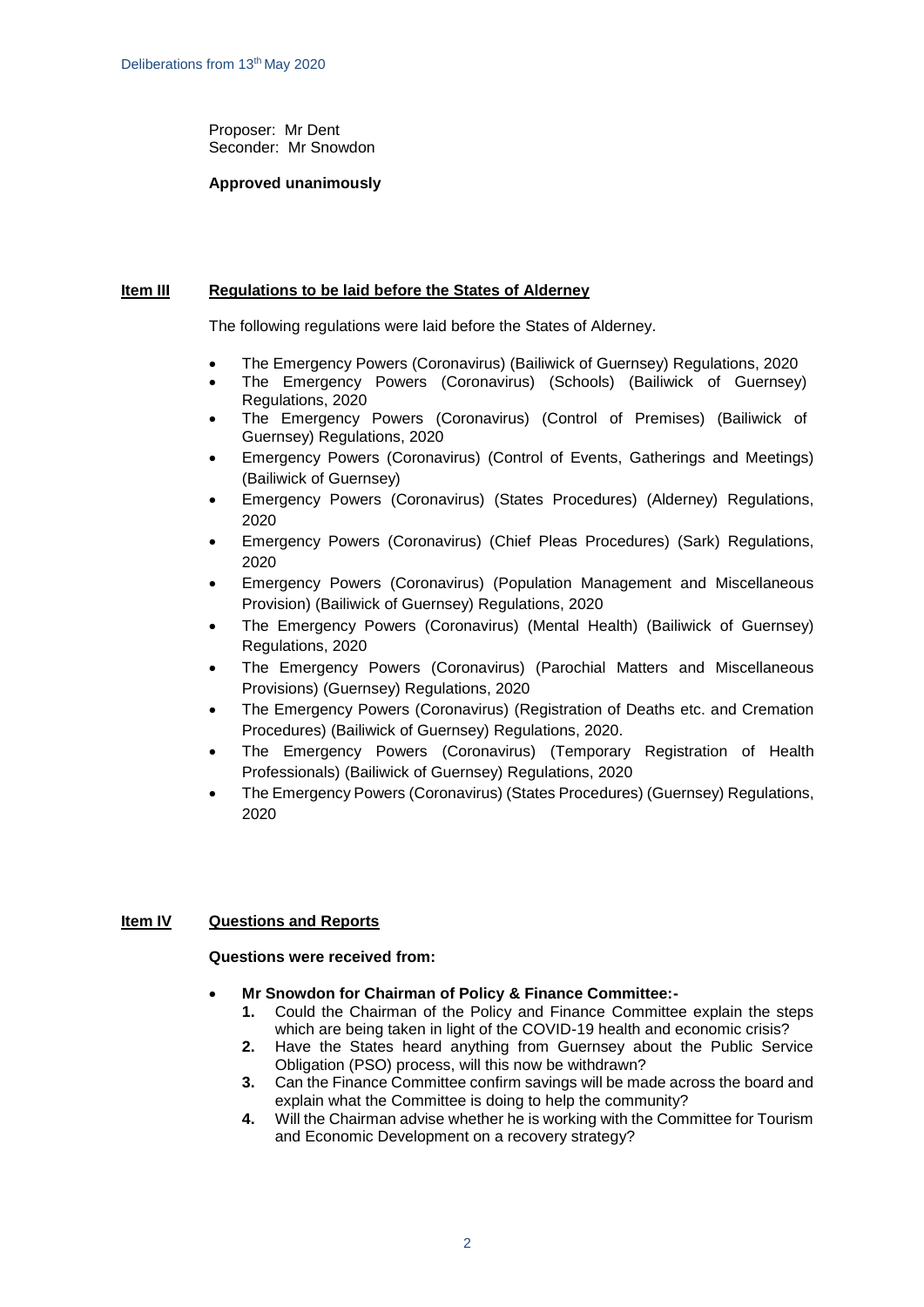- **Mr Snowdon for Chairman of General Services Committee:-** Would the Chairman explain if the projects funded by capital funds will now be redefined with a new General Services Committee priority list, also is the committee taking any other action in light of the crisis?
- **Mr Snowdon for Chairman of Building and Development Control Committee:-** Could the Chairman outline the process for planning applications to the Building and Development Control Committee following the lockdown?
- **Mr Roberts for the Chairman of Policy and Finance Committee:-** Would the Chairman of Policy and Finance Committee please explain the reason of not requesting to Guernsey, a tightening of restriction on our ports which could lead to a request of relaxation of other work and recreational restriction rule as many of the work force business are now suffering greatly?
- **Mr Dent for Alderney Representatives in the States of Deliberation:-** Would our two Alderney Representatives briefly summarise their activities in the States of Guernsey since the last meeting of the States of Alderney?

**Responses to each of the questions above were given verbally by the respective States Members and will be available in due course on the Hansard Report for this meeting.**

**The following Report was received from Mr Gentle:-**

#### **Education Report May 2020**

Our current Year 11 students, and there are 9 of them, were due to take their GCSE exams this month.

The Office of Qualifications and Examinations Regulations (OFQUAL) who are the overarching body responsible have stated that the school will provide a grade for each GCSE student for each subject based on guidance from OFQUAL which aims to grade as if each student had sat their exams.

The guidance is aimed at judging the grade each student is most likely to have achieved and will be based on evidence held by the school and reviewed by subject teachers/heads of departments. OFQUAL have said that all judgements must be objective and based only on evidence of student performance including classwork, bookwork, homework assessments and mock exams.

This is obviously a less than ideal situation but there is now some clarity about the process that the students who were entered in to the exams are now going through. Students have been reassured by the CfESC that this will not result in them losing out. An appeal mechanism is being put in place to enable any student being given the opportunity to sit exams, if they are unhappy with the grading, at the earliest reasonable time in the new academic year - September this year onwards - but I have no idea and am unable to expand on how this may impact on future plans for students wanting or expecting to go to the next stage of their academic career and finding that they don't have the requisite grades.

Year 11 pupils have also been provided with bridging units from both Guernsey Sixth Form Centre and the College of FE to help prepare them for post 16 study. They should and will not be disadvantaged in their future studies as a result of OFQUAL's decision to cancel GCSE examinations.

Barbara Benfield started an initiative that involved school children writing letters for onward transmission to the more elderly residents in our community. It has been nothing short of a resounding success. I'm not actually sure who is enjoying it more the person receiving the letter, or the child receiving the reply. Well done.